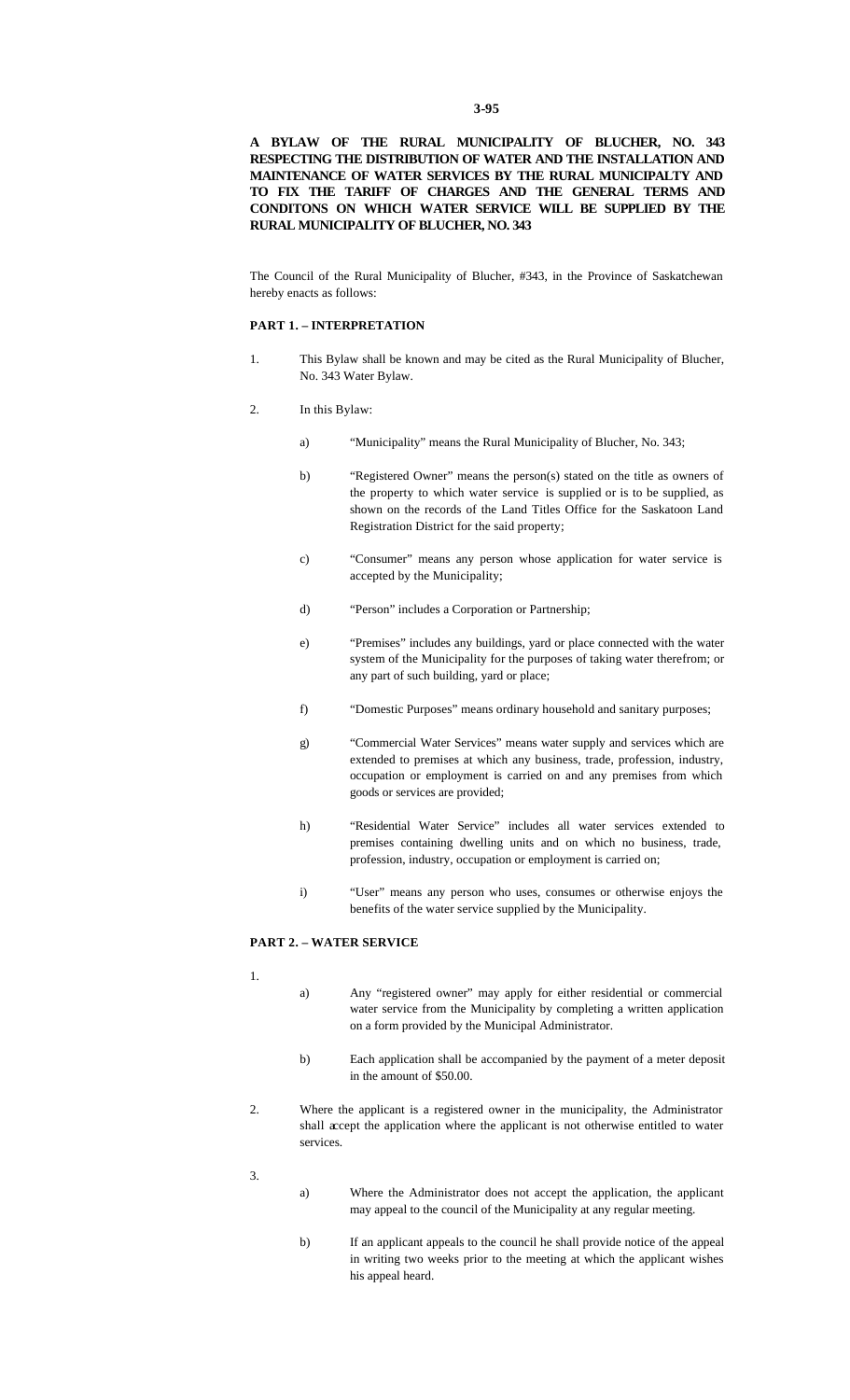- c) The Council may adjourn any such appeal to any subsequent meeting from time to time.
- d) The Decision of Council is final.
- 4. No user or consumer of residential water service shall use the water supplied by the Municipality for any commercial purposes, unless such usage has specifically been authorized by the Municipality or agreed on with the Municipality.

Any persons receiving water service from the Municipality but who have never filed an application for water service, or whose usage of water has never been metered, or are not paying for the water service, shall, after receiving notice from the Municipality requesting them to do so, file a written application with the Municipality and pay the required deposit, both in accordance with Clause 3 of this Bylaw.

- 5.
- a) Any consumer can discontinue water service by completing and signing an application for termination of water service on the form provided by the Municipal Administrator.
- b) Where water service is discontinued at the request of the consumer, the consumer shall pay a charge of \$30.00.
- 6.
- a) Every contract or agreement for water service shall:
	- i) be deemed to include as a term and condition that the consumer and/or user agrees to abide by and be bound by the provisions of this Bylaw and any other Bylaw or resolution of the Municipality concerning water supply and/or service.
	- ii) be nontransferable.
- 7. The Municipality shall have the right to ration or limit the amount of water furnished to any and/or all users and consumers should circumstances seem to warrant such action.

# **PART 3 – WATER RATES**

- 1.
- a) The charges to be paid by the water consumer whose water service has been turned on shall be those set forth in Schedule "A" hereto, or as amended from time to time.
- b) The minimum rate set out in Schedule "A" of this Bylaw shall be charged whether or not water has actually been consumed.
- c) Where water consumption has not been properly recorded on the water meter, consumption may be estimated on the basis of the previous reading or on an average seasonal consumption and the resulting estimate may be increased by 10%.
- 2.
- a) The Administrator shall prepare billings for water service on the same basis as Sask Water bills the municipality for the same water showing all rates, charges, tolls, fares and rents owing to the Municipality and mail such water billings to the consumer.
- b) Accounts for water service shall cover a period of either one month or three months, depending on the Sask Water billing and shall be rendered on or before the first day of the month next, following such period. Accounts shall be paid within a period of thirty (30) days from the date on which such accounts are rendered. If an account is not paid within the said period of thirty days, an interest charge will be levied at 2% per month or water service may be cut off. Where a consumer fails to pay the total amount due on a water billing within thirty (30) days after the amount becomes due and payable, the municipal Administrator may discontinue the supply of water to the consumer. When the water service is so cut off, it shall not be resumed until all arrears and interest charges have been paid, together with a fee of \$150.00 to cover the expense of turning off the water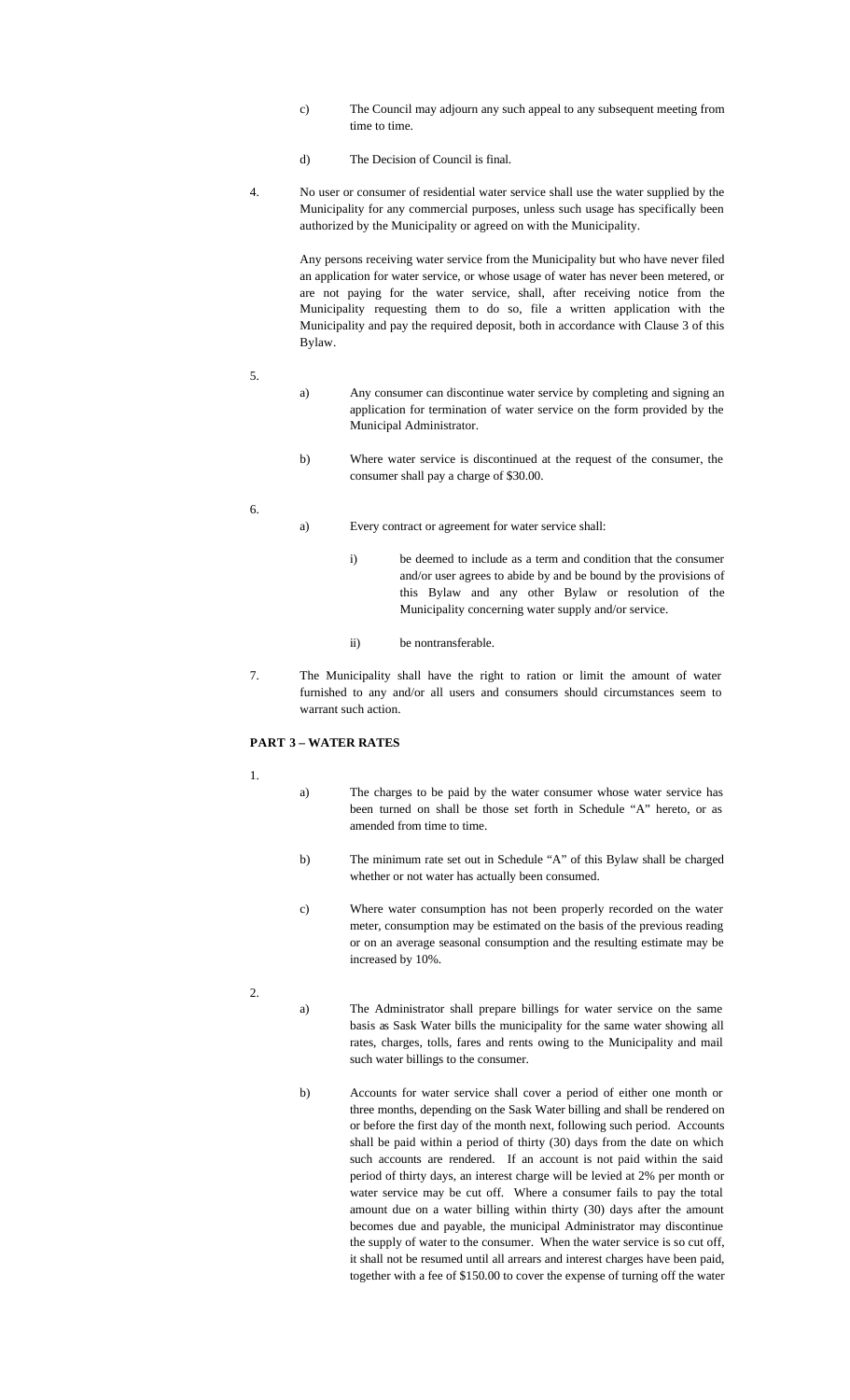and turning it on again. The water will be turned on within a 48 hour period after the arrears and fine are paid.

c) If the total amount due is in arrears after December 31 of the year in which it becomes payable, the amount of the charges may, at the discretion of the Council, be added to and thereby form part of the taxes on the land or buildings of the registered owner being served with the water service.

### **PART 4. – WATER METERS**

- 1.
- a) All water supplied to any person by the Municipality shall be measured by meters, which will be supplied, installed and owned by the Municipality, except at the Sunset Estates Mobile Home Park where Sask Water shall supply, install and own the meter.
- b) Notwithstanding subsection 1, the Municipality may make water service available to any person on an unmetered basis for use in connection with any special project approved by the Council and if so, the consumer shall pay to the Municipality a charge as set out in Appendix "A" of this bylaw, or as amended from time to time.
- 2. The Municipal Administrator shall cause all water meters to be read monthly.
- 3. Every applicant for water service shall, for the purpose of installation of water meters:
	- a) where the meter is to be located in a building, provide for installation of the water meter in a horizontal position and provide for convenient access to the meter with a clear space of at least 50 centimeters around the said meter.
	- b) where the meter cannot be located in a building, provide a structure suitable to house the meter at the applicant's expense.
	- c) allow the Municipality free access to his/her land and/or buildings on reasonable notice, for the purpose of reading, installing, replacing, removing or repairing of a water meter.
- 4. Where a water meter is removed from the premises without the permission of the Municipality or damaged or destroyed while on the premises of the applicant or consumer, the said applicant or consumer shall be liable to the Municipality for the cost of repair or replacement of the meter and the Municipal Administrator may add the cost of the meter to the water billing of the premise.
- 5. Where in the opinion of the Municipal Administrator, any water meter fixture or pipe is insufficiently protected from extreme temperatures, the Municipality may terminate the supply of water upon notice in writing to the consumer or his agent outlining the insufficient protection complained of.

### **PART 5. – OFFENSES**

- 1. No person shall:
	- a) lend, sell or dispose of the water service supplied by the Municipality;
	- b) give away the water service or permit it to be taken;
	- c) use the water service other than for his own use and benefit;
	- d) increase the usage of the water service beyond that authorized by the Municipality or agreed on with the Municipality;
	- e) wrongfully or improperly waste the water service provided by the Municipality;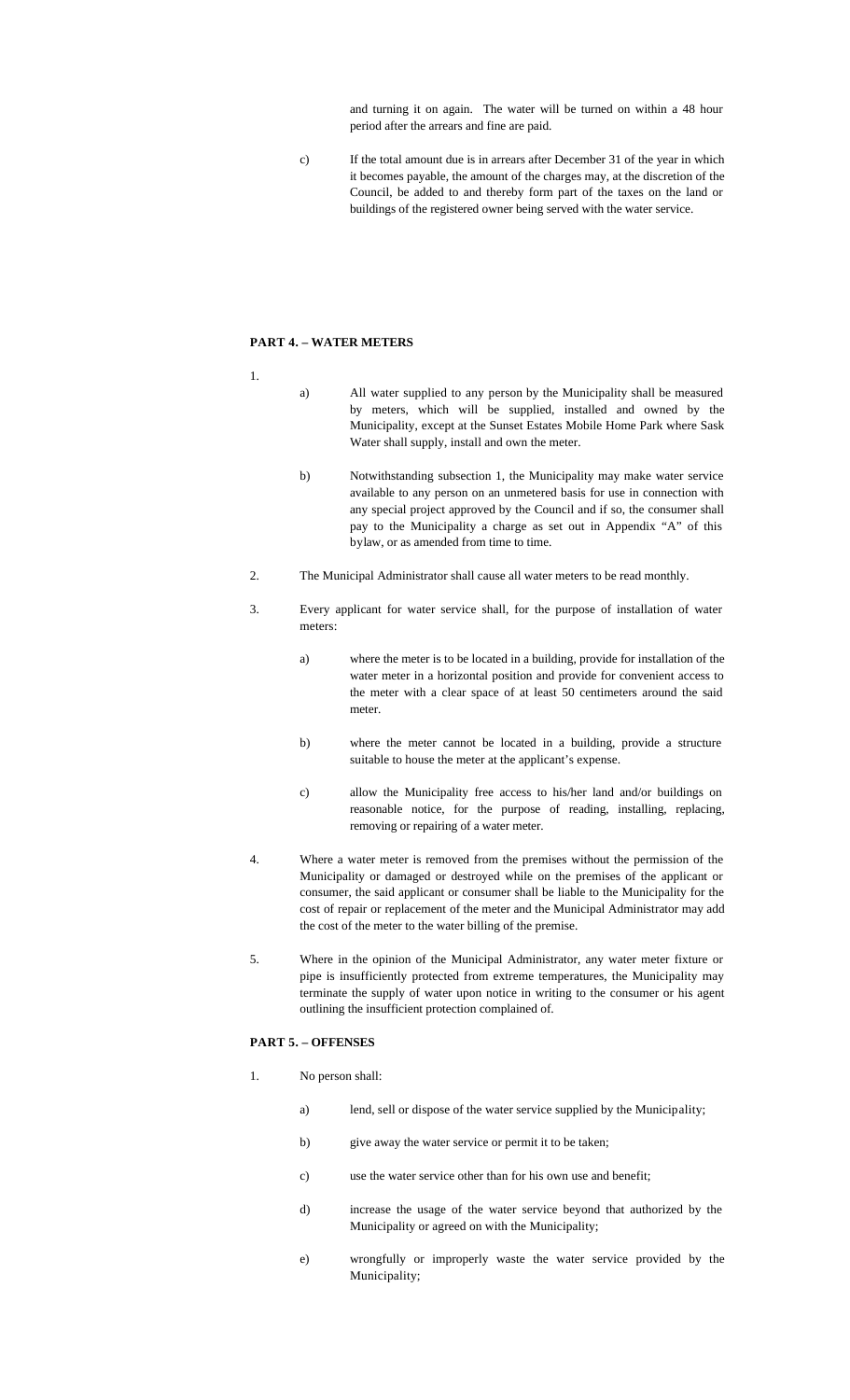- 2. Any person who contravenes Section 1 is guilty of an offence punishable on summary conviction and liable to:
	- a) in the case of an individual, to a fine not exceeding Two Thousand (\$2,000.00) dollars and in default of payment, to imprisonment of a term not exceeding Ninety (90) days;
	- b) in the case of a Corporation, to a fine not exceeding Five Thousand (\$5,000.00) dollars.

# **PART 6. – ENFORCEMENT**

1.

a) All of the provisions of the Bylaw shall be deemed to be terms and conditions under which water service is supplied by the Municipality and the said terms and conditions shall be in addition to any other terms and conditions which may be agreed upon between the Municipality and the consumer.

> Where any applicant, user or consumer fails to comply with any of the terms and conditions of service, the Municipal Administrator shall refuse to supply or shall refuse to supply or shall discontinue the supply until such time as the applicant, user, or consumer complies with the terms and conditions. When the water service is so cut off, it shall not be resumed until all arrears and interest charges have been paid, together with a fee of \$150.00 to cover the expense of turning off the water and turning it on again. The water will be turned on within a 48 hour period after the arrears and fine are paid.

### **PART 7. – GENERAL**

- 1. If any section, subsection, clause, sentence, phrase or other portion of this Bylaw is for any reason held invalid or unconstitutional by any Court of competent jurisdiction that portion shall be deemed a separate, distinct and independent provision and the holding of the Court shall not affect the validity of the remaining portions of the Bylaw.
- 2. This Bylaw shall come into force and take effect on the date of the approval by the Saskatchewan Municipal Board of the rates set out in the Appendix "A" and of this bylaw.

Reeve

SEAL

Administrator

Certified a true copy of the bylaw adopted by resolution of the Council on the 8<sup>th</sup> day of February, 1995.

\_\_\_\_\_\_\_\_\_\_\_\_\_\_\_\_\_\_\_\_\_\_\_\_\_\_\_

Administrator